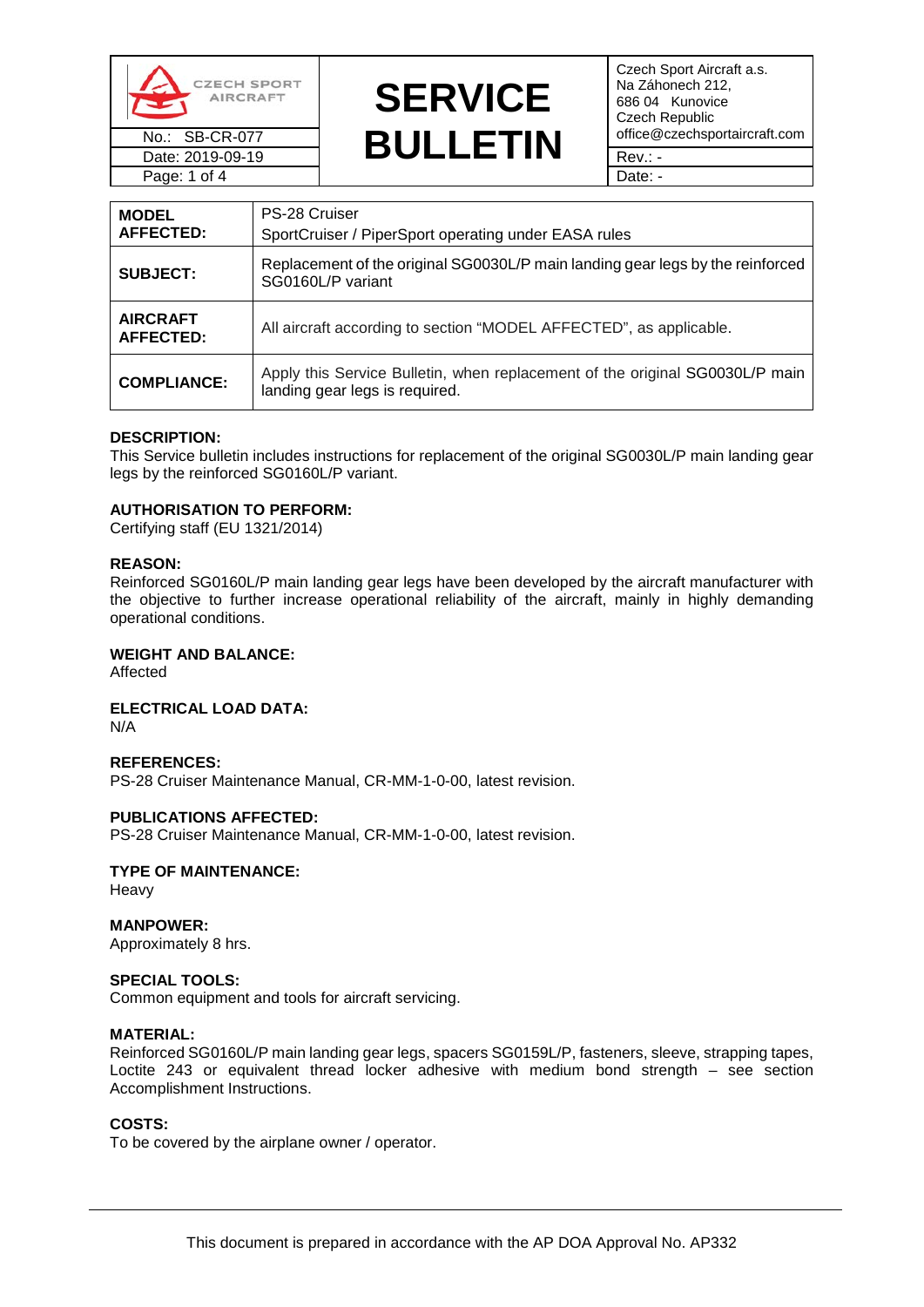

# **SERVICE**  No.: SB-CR-077 **BULLETIN** office@czechsportaircraft.com Date: 2019-09-19  $\blacksquare$

Czech Sport Aircraft a.s. Na Záhonech 212, 686 04 Kunovice Czech Republic

## **ACCOMPLISHMENT INSTRUCTIONS:**

COMPONENTS NEEDED FOR THE REPLACEMENT (SG0001L/P Assembly kit, both legs)

| <b>Name</b>                   | Qty. | <b>CSA PN</b> | <b>Position on Fig.1</b> |
|-------------------------------|------|---------------|--------------------------|
| Main landing gear leg (left)  | 1    | SG0160L       | Position 1               |
| Main landing gear leg (right) | 1    | SG0160P       | Position 1               |
| Spacer (left)                 | 1    | SG0159L       | Position 10              |
| Spacer (right)                | 1    | SG0159P       | Position 10              |
| Self-locking nut              | 8    | 3121B654      | (for wheel axle)         |
| Self-locking nut              | 4    | 3121B655      | Position 8               |
| Self-locking nut              | 4    | 3121B659      | Position 4               |
| <b>Bolt</b>                   | 8    | 3111M466      | (for wheel axle)         |

 Note: Components can be ordered as an assembly kit No.SG0001L/P from the aircraft manufacturer or its authorized distributor / dealer.



**Fig.1 Main landing gear leg**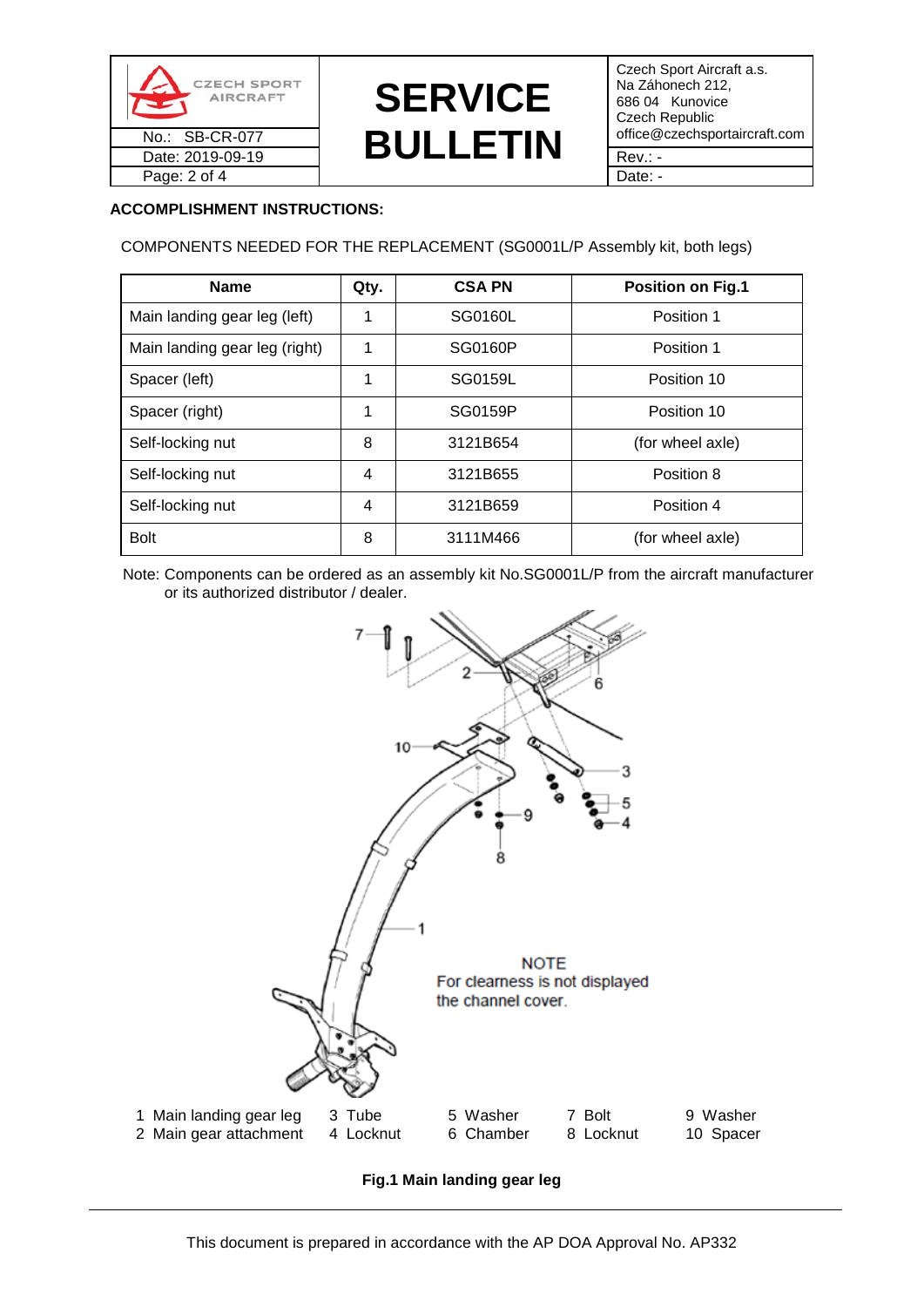

**Fig.2 Main gear leg installation** (illustrative sketch)

## **1. Removal of the original main landing gear legs**

- 1.1 Move the airplane to a suitable place to perform the work
- 1.2 Follow the CR-MM-1-0-00, Chpt.8, latest revision and remove the main wheel fairings, the main landing gear wheel assembly and the original main landing gear legs.

## **2 Installation of the reinforced main landing gear legs**

Warning: It is not allowed to mix the original SG0030L/P and the reinforced SG0160L/P main gear legs! Both the left and the right leg must be always of the same type.

- 2.1 Install the reinforced main landing gear legs, see the CR-MM-1-0-00, Chpt.8, latest revision.
- 2.2 Be careful of correct position according to the flight direction. The leg has to be installed so that the cut-out on the leg bottom part must be on the rear side, see Fig.2 above.
- 2.3 When the leg is inserted / pushed into the final position, drill two holes  $\varnothing$  8 mm for bolts (7) in the main landing gear attachment (2) and spacer (10), see Fig.1 above.
- 2.4 Install the wheels assembly, see the CR-MM-1-0-00, Chpt.8, latest revision.

Note: Securing bolts [2] and [7]: Use only as many washers [5], [9] (see Fig.1) so that when the locknut [4], [8] is tightened, the bolt thread should protrude throughout the locknut not less than 1,5 pitches beyond the top of the nut or plastic insert (see SAE ARP1515 or other aviation standards).

2.5 Check the brake function and carry out the "Conditioning procedures", see the CR-MM-1-0-00, Chpt.8, latest revision.